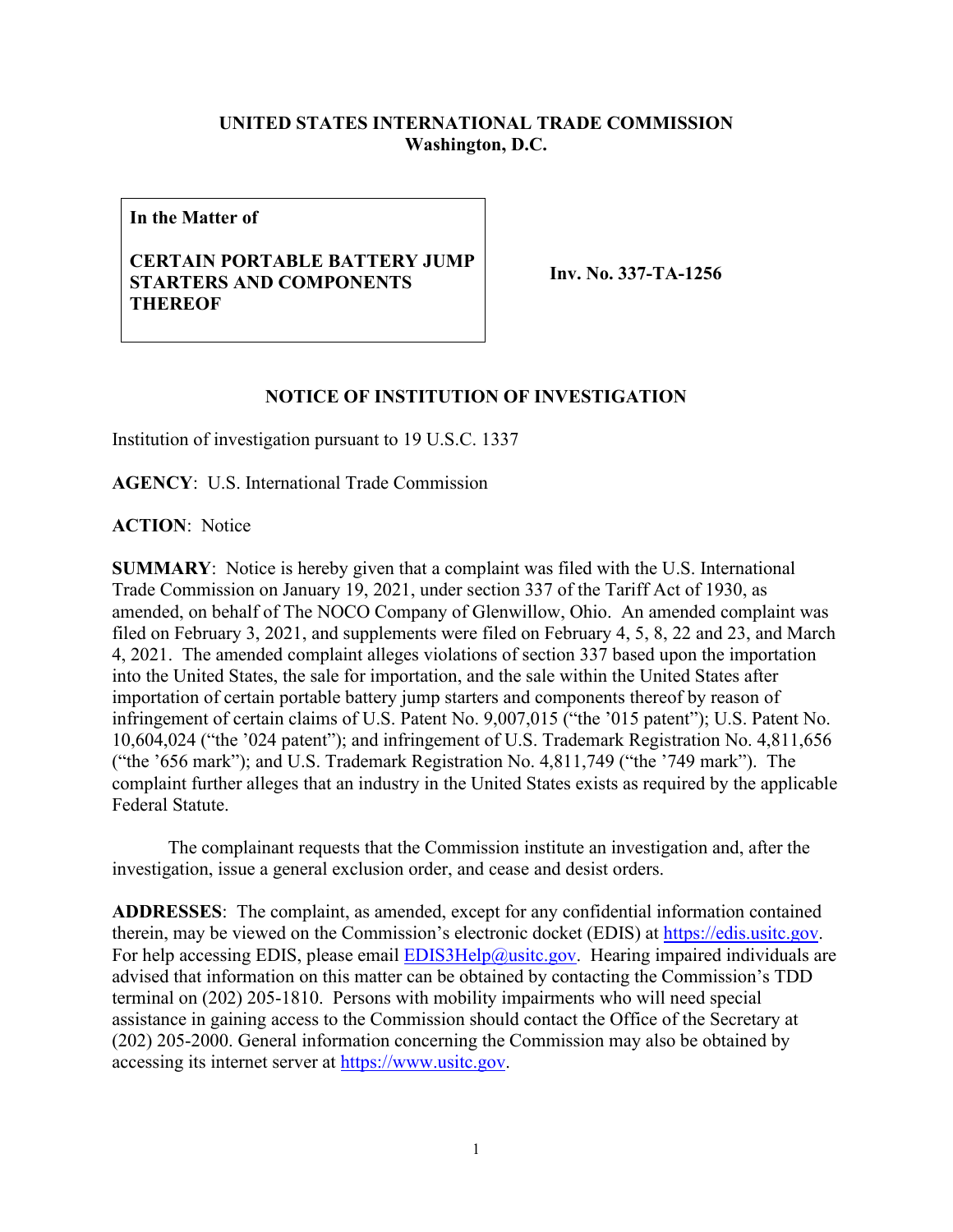**FOR FURTHER INFORMATION CONTACT**: Pathenia M. Proctor, The Office of Unfair Import Investigations, U.S. International Trade Commission, telephone (202) 205-2560.

## **SUPPLEMENTARY INFORMATION**:

**AUTHORITY**: The authority for institution of this investigation is contained in section 337 of the Tariff Act of 1930, as amended, 19 U.S.C. 1337, and in section 210.10 of the Commission's Rules of Practice and Procedure, 19 C.F.R. 210.10 (2020).

**SCOPE OF INVESTIGATION**: Having considered the complaint, the U.S. International Trade Commission, on March 17, 2021, ORDERED THAT –

(1) Pursuant to subsection (b) of section 337 of the Tariff Act of 1930, as amended, an investigation be instituted to determine:

(a) whether there is a violation of subsection  $(a)(1)(B)$  of section 337 in the importation into the United States, the sale for importation, or the sale within the United States after importation of certain products identified in paragraph (2) by reason of infringement of one or more of claims 1, 4, 11, 14, 18, 19, and 21 of the '015 patents and claims 1, 4-6, 16, 19, 23, 24, 26, 29, and 30 of the '024 patent;

(b) whether there is a violation of subsection (a)(1)(C) of section 337 in the importation into the United States, the sale for importation, or the sale within the United States after importation of certain products identified in paragraph (2) by reason of infringement of the '656 mark and the '749 mark; and whether an industry in the United States exists as required by subsection (a)(2) of section 337;

(c) the decision to institute shall not preclude the presiding Administrative Law Judge from severing the  $(a)(1)(B)$  and  $(a)(1)(C)$  allegations in the investigation pursuant to section 210.14(h) of the Commission's rules of Practice and Procedure, 19 C.F.R.  $§$  210.14(h).

(2) Pursuant to section 210.10(b)(1) of the Commission's Rules of Practice and Procedure, 19 C.F.R. 210.10(b)(1), the plain language description of the accused products or category of accused products, which defines the scope of the investigation, is "portable, batterypowered devices that are used to jump-start batteries such as those in automobiles, trucks, and other vehicles, and related components, namely battery cables and clamps";

(3) For the purpose of the investigation so instituted, the following are hereby named as parties upon which this notice of investigation shall be served:

(a) The complainant is:

The NOCO Company 30339 Diamond Parkway #102 Glenwillow, OH 44139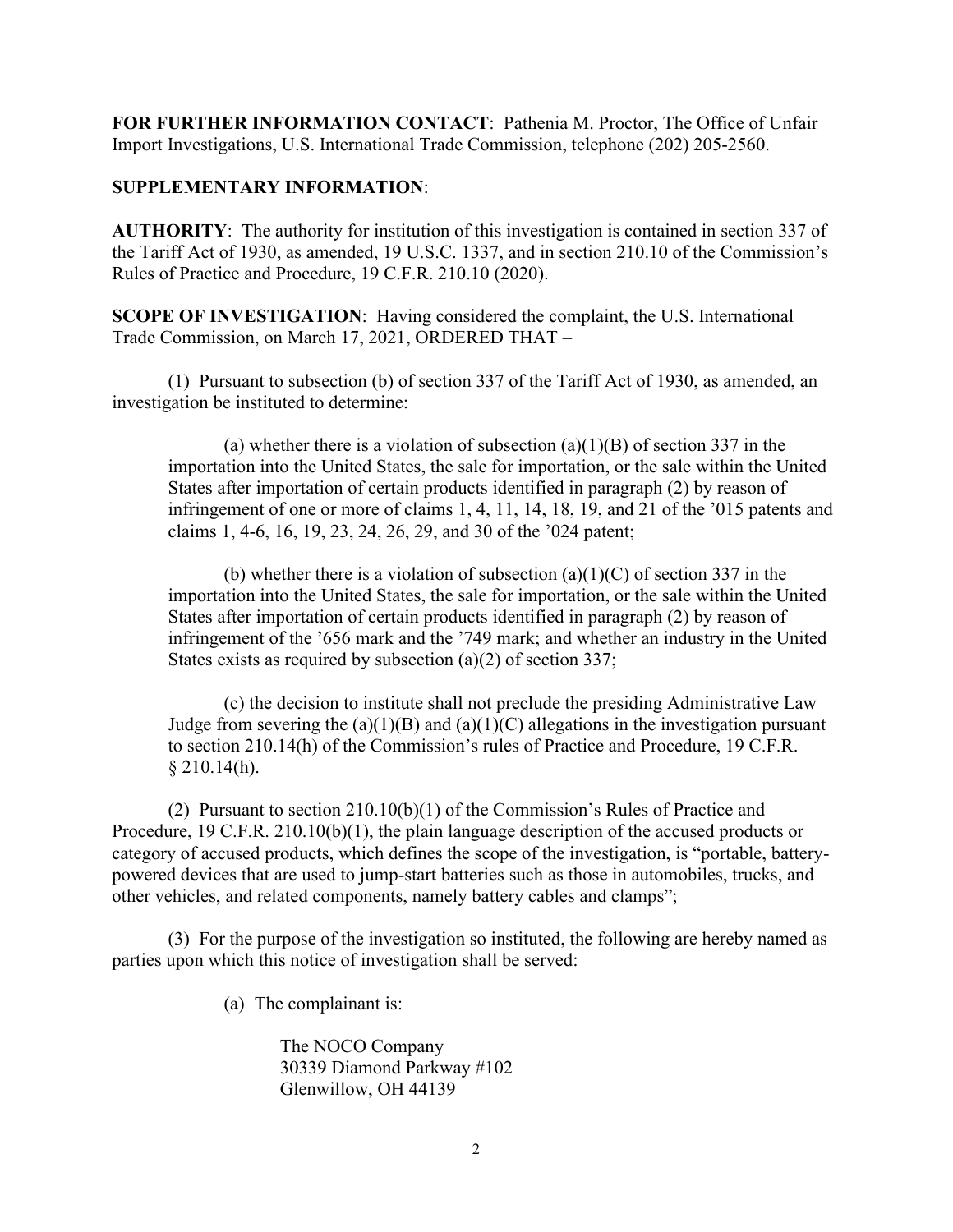(b) The respondents are the following entities alleged to be in violation of section 337, and are the parties upon which the complaint is to be served:

> Advance Auto Parts, Inc. 2635 East Millbrook Road Raleigh, NC 27604

Anker Technology (UK) Ltd. Suite B, Fairgate House 205 Kings Road Tyseley, Birmingham United Kingdom B11 2AA

Antigravity Batteries LLC 15622 Broadway Center Street Gardena, CA 90248

Arteck Electronic Co., Ltd. No. 1104-51, Tower B, Jinfengcheng Building Shennan East Road, No. 501 Luohu, Shenzhen, Guangdong China 518100

AutoZone, Inc. 123 South Front Street Memphis, TN 38103

Best Buy Co., Inc. 7601 Penn Avenue South Richfield, MN 552423

Best Parts, Inc. 123 South Front Street Memphis, TN 38103

Clore Automotive, LLC 8735 Rosehill Suite 220 Lenexa, KS 66215

Deltran USA, LLC 801 International Speedway Blvd. DeLand, FL 32724

Energen, Inc. 17008 Evergreen Place, Unit B City of Industry, CA 91745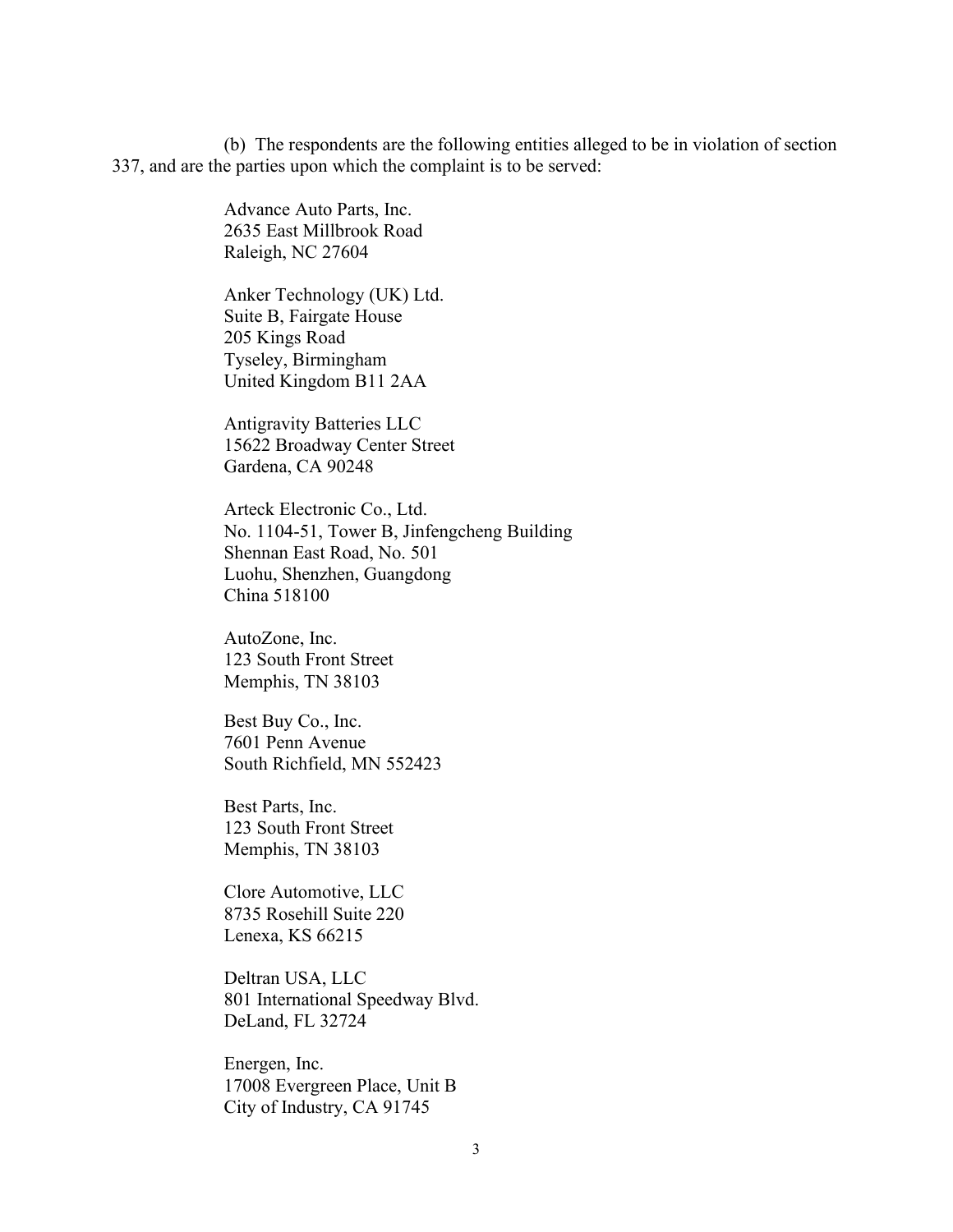FlyLink Tech Co., Ltd. 8F, DongMing Building, Min Zhi Street Bao'an District, Shenzhen Guangdong, China 518131

Gooloo Technologies LLC Shenzhen Gooloo E-Commerce Co., Ltd. Room 303, Bantian Business Center, Bantian Wuhe Road, Longgang District Shenzhen, China 518000

Great Neck Saw Manufacturers, Inc. 165 East 2nd Street Mineola, New York 11501

Guangdong Boltpower Energy Co., Ltd 3-6 Floor KelunTe Building,No. 5th Ganli Road Longgang District, Shenzhen City Guangdong, China 518100

Halo2Cloud, LLC 6 Central Row Hartford, CT 06103

Horizon Tool, Inc. 7918 Industrial Village Road Greensboro, NC 27409

K-Tool International 45255 Five Mile Road Plymouth, MI 48170

Lowe's Companies, Inc. 1000 Lowe's Blvd. Mooresville, NC 28117

Matco Tools corporation 4403 Allen Road Stow, OH 44224

MonoPrice, Inc. 1 Pointe Drive, 4th Floor Brea, CA 92821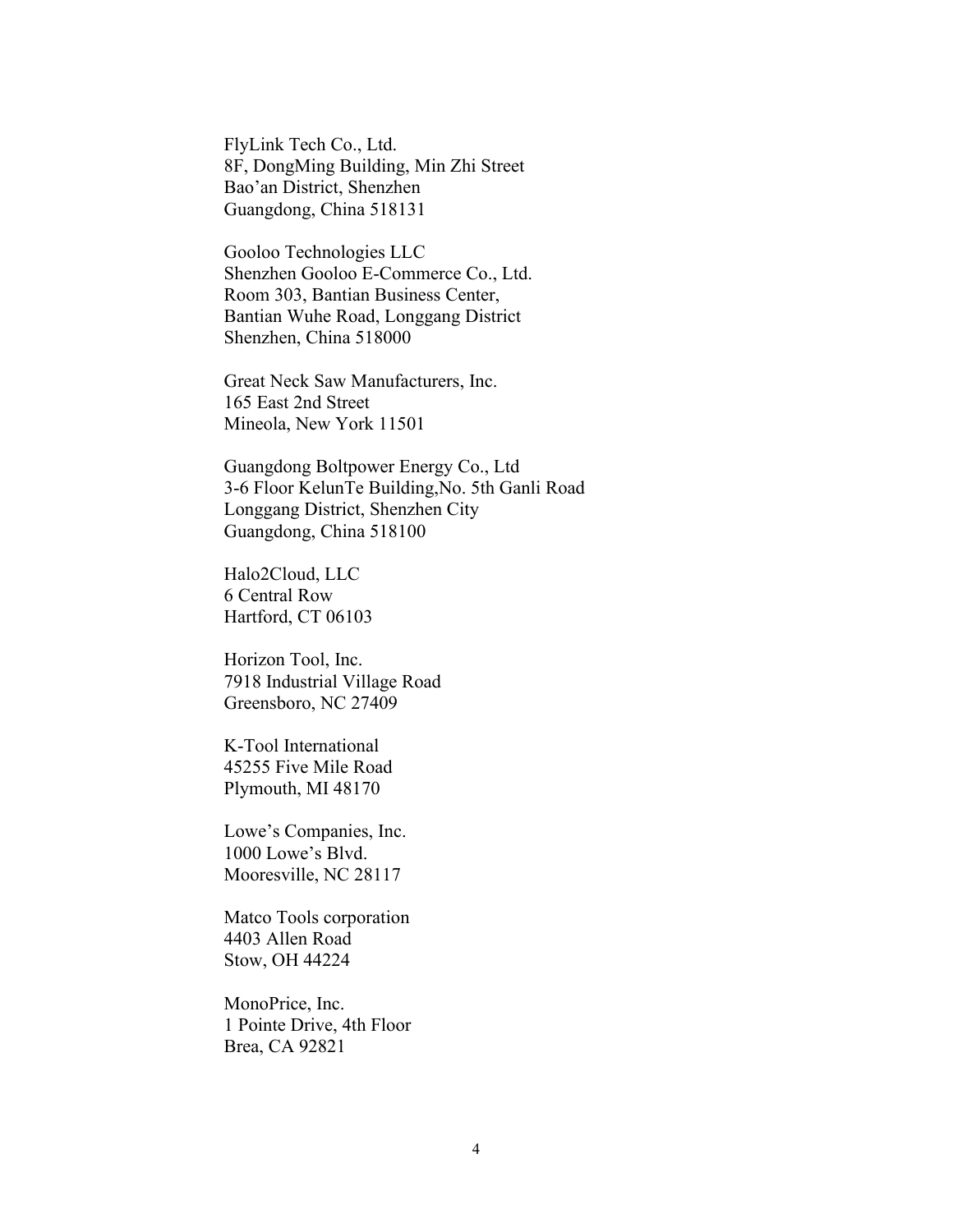National Automotive Parts Association, LLC (d/b/a NAPA) 2085 Marietta Blvd Northwest Atlanta, GA 30318

Nekteck, Inc. 421 South Brookhurst Street, Suite 217 Anaheim, California 92804

O'Reilly Automotive, Inc. 233 South Patterson Avenue Springfield, MO 65802

Paris Corporation 800 Highland Drive Westampton, NJ 08060

PowerMax Battery (U.S.A.), Inc. 1520 South Grove Avenue Ontario, CA 91761

Prime Global Products, Inc. 2220 Airport Industrial Drive, Suite 100 Ball Ground, GA 30107

QVC, Inc. 1200 Wilson Drive West Chester, PA 19380

Schumacher Power Technology Ltd. No. 30, Century Road, Binhai County, Yancheng, Jiangsu, China 224500

Schumacher Electric Corp. 801 East Business Center Drive Mount Prospect, IL 60056

Shenzhen Carku Technology Co., Ltd. Building A, Qixing Creative Workshop (Dalang) Lianrun Road, Gaofeng Community, Dalang Street Longhua New District Shenzhen, China 518110

Shenzhen Dingjiang Technology Co., Ltd. LLLC R701G, HuafengBao'anZhigu Innovation Park Yintian 4th Road, Xixiang Street Bao'an District, Shenzhen, China 518000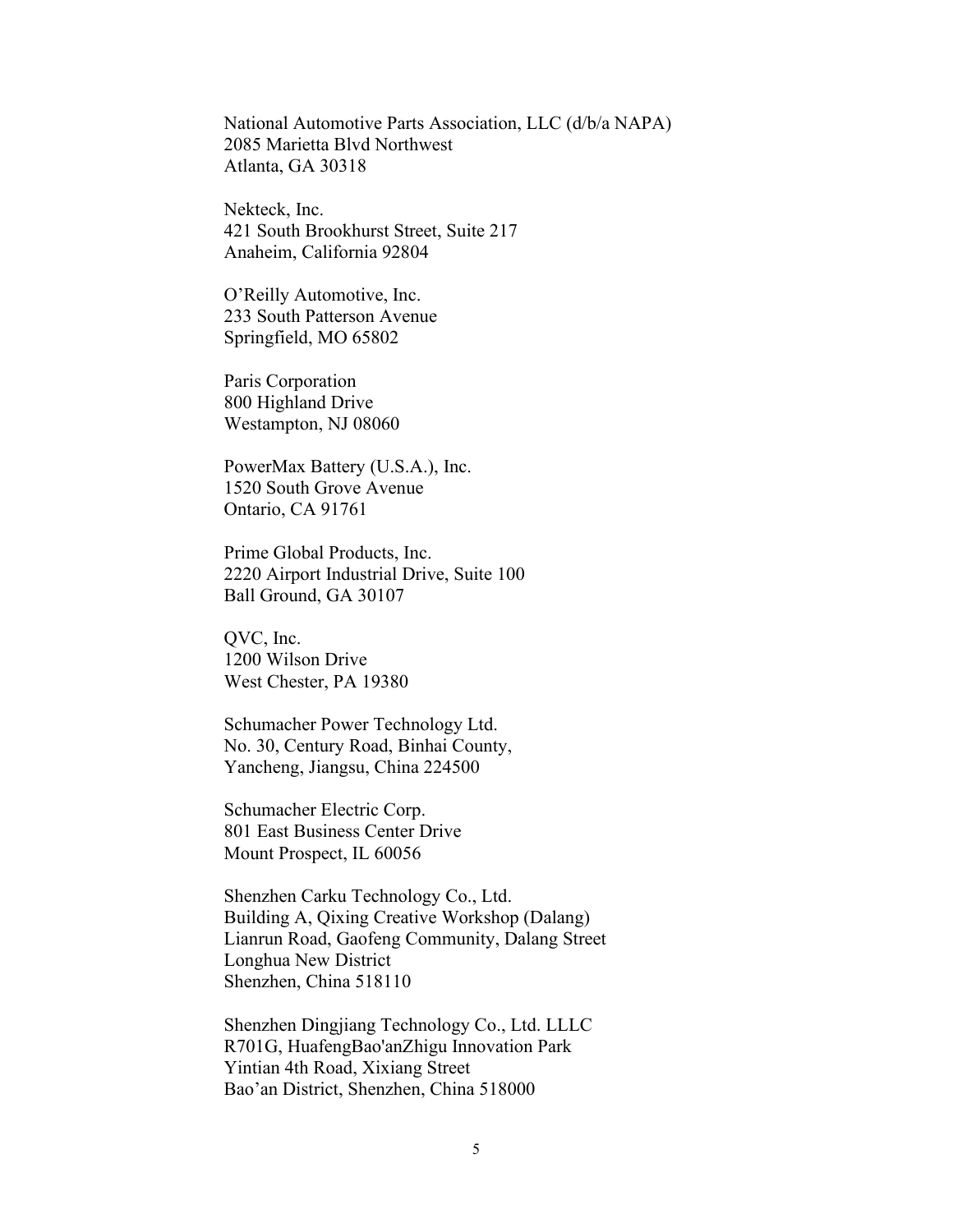Shenzhen Jieruijia Technology Co. Ltd. No. 8 Mu Dun Road, No. 1 Industrial, Zone Lou Cun Community, Gong Ming Guang Ming District, China

Shenzhen Mediatek Tong Technology Co., Ltd. Room 3A-E, Qianyu Tong Bldg., Qingji Rd., Longhua St., Longhua New Distrtict Shenzhen, China 518000

Shenzhen Take Tools Co., Ltd. No. B714, Niulanqian Building, Minzhi Road Longhua District, ShenzhenGuangdong, China 518000

Shenzhen Topdon Technology Co., Ltd. 5th Floor, Building 12, Taihua Wutong Island Intersection of Shunchang Road and Hangkong Road Xixiang Subdistrict, Baoan District Guangdong, Shenzhen, China 518112

Shenzhen Valuelink E-Commerce Co., Ltd. 2nd Two-way ChangJiangPu, Heao Community, HengGang Street Office, Longgang District, Shenzhen China 518000

Smartech Products, Inc. 8700 Larkin Road, Suite B Savage, MD 20763

ThiEYE Technologies Co., Ltd. Room405,4th Floor,Building B Bantian International Center, Longgang District, China 518000

Tii Trading Inc. 13200 Brooks Drive Suite F Baldwin Park, CA 91707

Walmart Inc. 702 S.W. 8th Street Bentonville, AR 72716

Winplus North America, Inc. 2975 Red Hill Ave, Suite 100 Costa Mesa, CA 92626